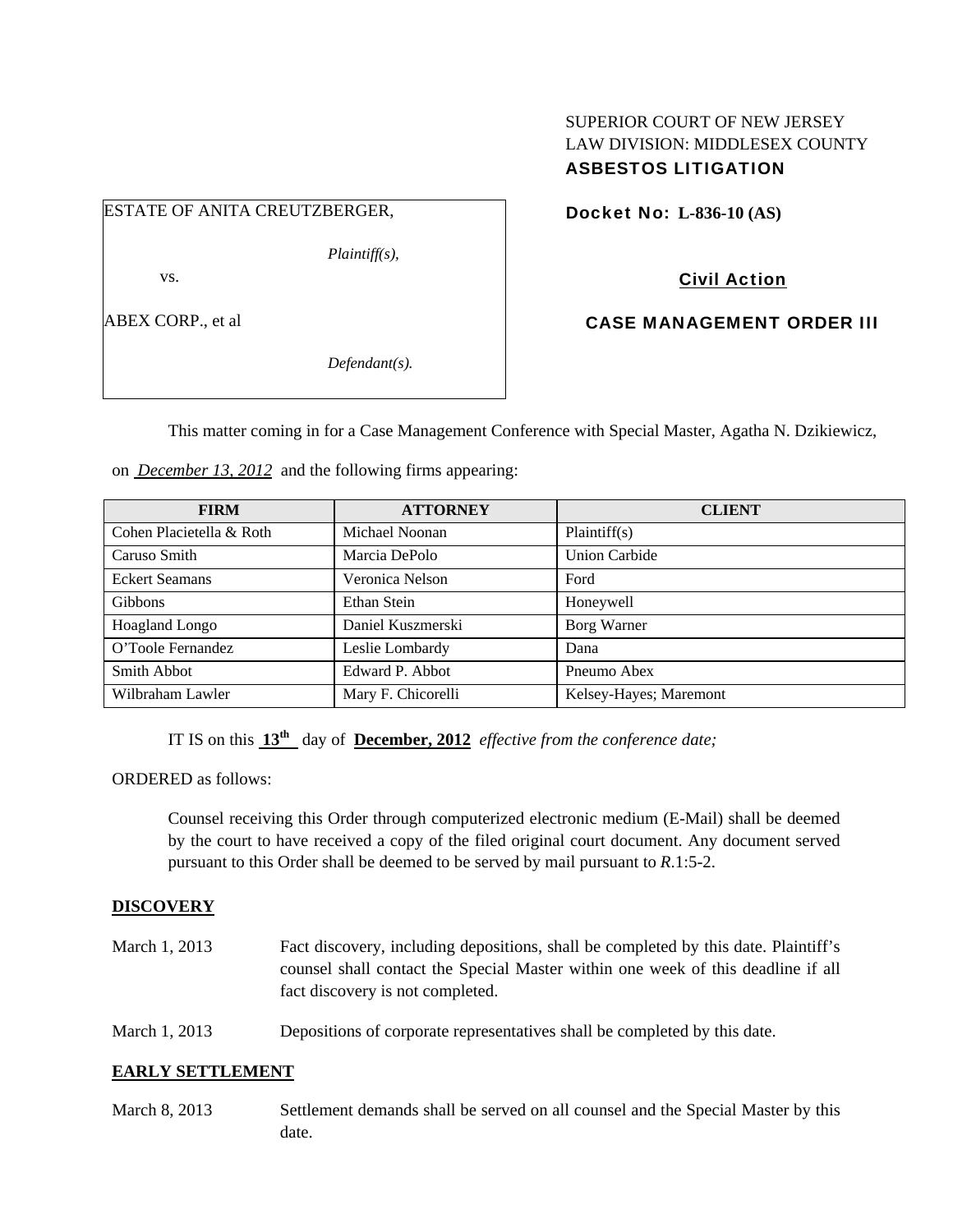# **SUMMARY JUDGMENT MOTION PRACTICE**

- March 22, 2013 Summary judgment motions limited to product identification issues shall be filed no later than this date.
- April 19, 2013 Last return date for product identification summary judgment motions.

## **OTHER MOTIONS**

- April 5, 2013 Filing date.
- May 3, 2013 Return date.

## **MEDICAL DEFENSE**

| April 5, 2013 | Plaintiff shall serve additional medical expert reports by this date.                                    |
|---------------|----------------------------------------------------------------------------------------------------------|
| April 5, 2013 | Plaintiff is to arrange for the transfer of pathology specimens and x-rays, if any,<br>by this date.     |
| May 31, 2013  | Defendants shall identify its medical experts and serve medical expert reports, if<br>any, by this date. |

## **LIABILITY EXPERT REPORTS**

| April 30, 2013 | Plaintiff shall identify its liability experts and serve liability expert reports or a |
|----------------|----------------------------------------------------------------------------------------|
|                | certified expert statement by this date or waive any opportunity to rely on            |
|                | liability expert testimony.                                                            |

May 31, 2013 Defendants shall identify its liability experts and serve liability expert reports, if any, by this date or waive any opportunity to rely on liability expert testimony.

#### **ECONOMIST EXPERT REPORTS**

April 30, 2013 Plaintiff shall identify its expert economists and serve expert economist report(s), if any, by this date or waive any opportunity to rely on economic expert testimony.

May 31, 2013 Defendants shall identify its expert economists and serve expert economist report(s), if any, by this date or waive any opportunity to rely on economic expert testimony.

#### **EXPERT DEPOSITIONS**

June 14, 2013 Expert depositions shall be completed by this date. To the extent that plaintiff and defendant generic experts have been deposed before, the parties seeking that deposition in this case must file an application before the Special Master and demonstrate the necessity for that deposition. To the extent possible, documents requested in a deposition notice directed to an expert shall be produced three

\_\_\_\_\_\_\_\_\_\_\_\_\_\_\_\_\_\_\_\_\_\_\_\_\_\_\_\_\_\_\_\_\_\_\_\_\_\_\_\_\_\_\_\_\_\_\_\_\_\_\_\_\_\_\_\_\_\_\_\_\_\_\_\_\_\_\_\_\_\_\_\_\_\_\_\_\_\_\_\_\_\_\_\_\_\_\_\_\_\_\_\_\_\_\_\_\_\_\_\_\_\_\_\_\_\_\_\_\_\_